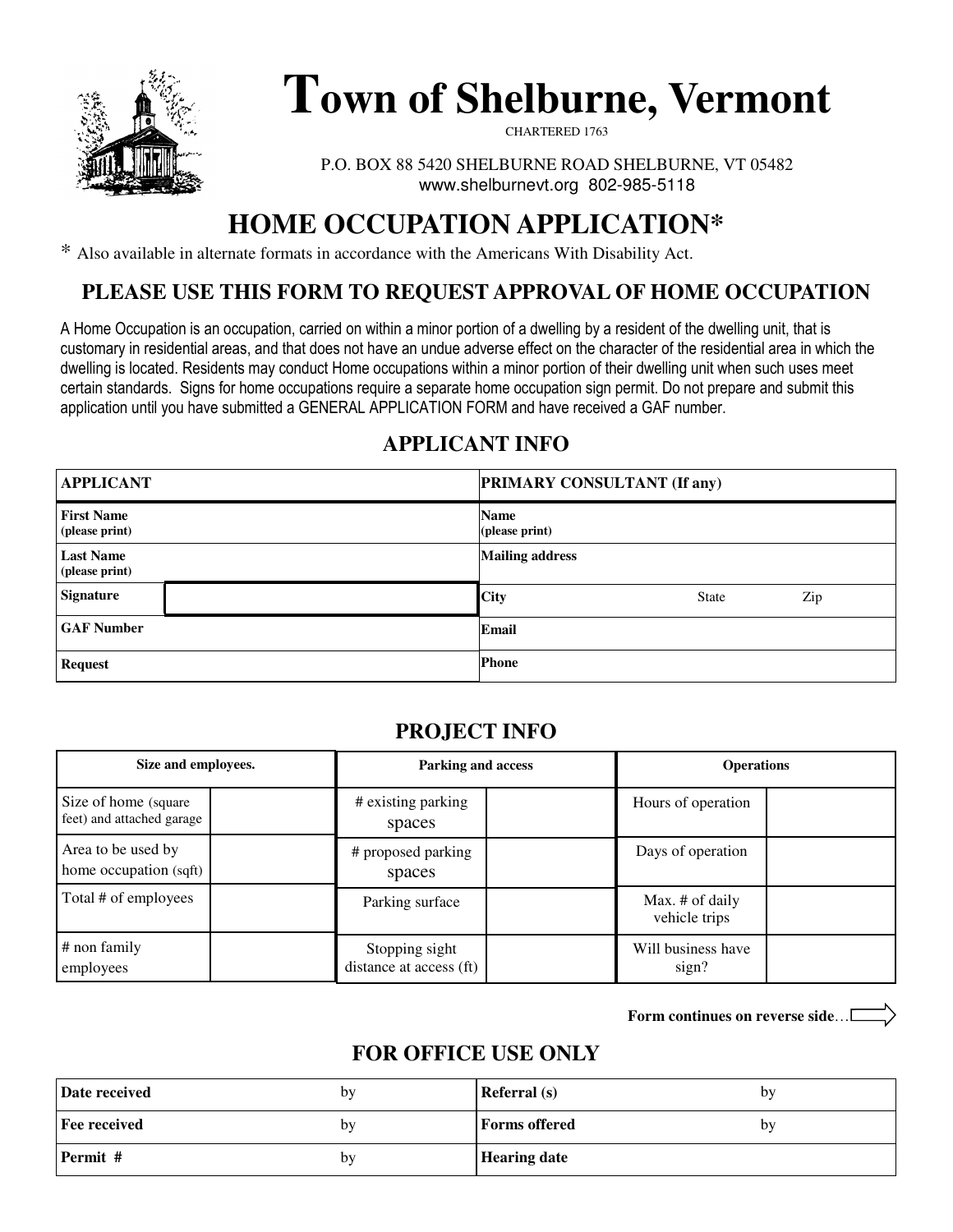# **HOME OCCUPATION APPLICATION**

| Are there local examples of the | Do you understand the limits                           |
|---------------------------------|--------------------------------------------------------|
| occupation you wish to          | under which home occupations                           |
| conduct in your home?           | must operate in Vermont?                               |
| If yes, where are they located? | Would the home occupation<br>have impact on neighbors? |

#### **CONFORMANCE WITH CRITERIA**

Applications seeking approval of home occupations must demonstrate that the proposal will meet several criteria contained in the zoning bylaw. The review process will tend to function more smoothly when you provide thorough responses to the following items.

In which parts of the property will the home occupation be conducted (in the residential unit, attached accessory structure, a detached accessory structure?)?

Will the proposed home occupation generate noise, vibration, smoke, dust, electrical disturbance, odors, heat or glare?

Will any home occupation-related storage take place on the property? If so, where?

Describe or summarize and attach any evidence indicating that the proposed home occupation would comply with applicable zoning requirements. (e.g., no outdoor activities, limited traffic,

Describe or summarize and attach any evidence indicating that the proposed home occupation would not have an undue adverse impact upon the character of the residential area in which the dwelling is located

**Form continues**…